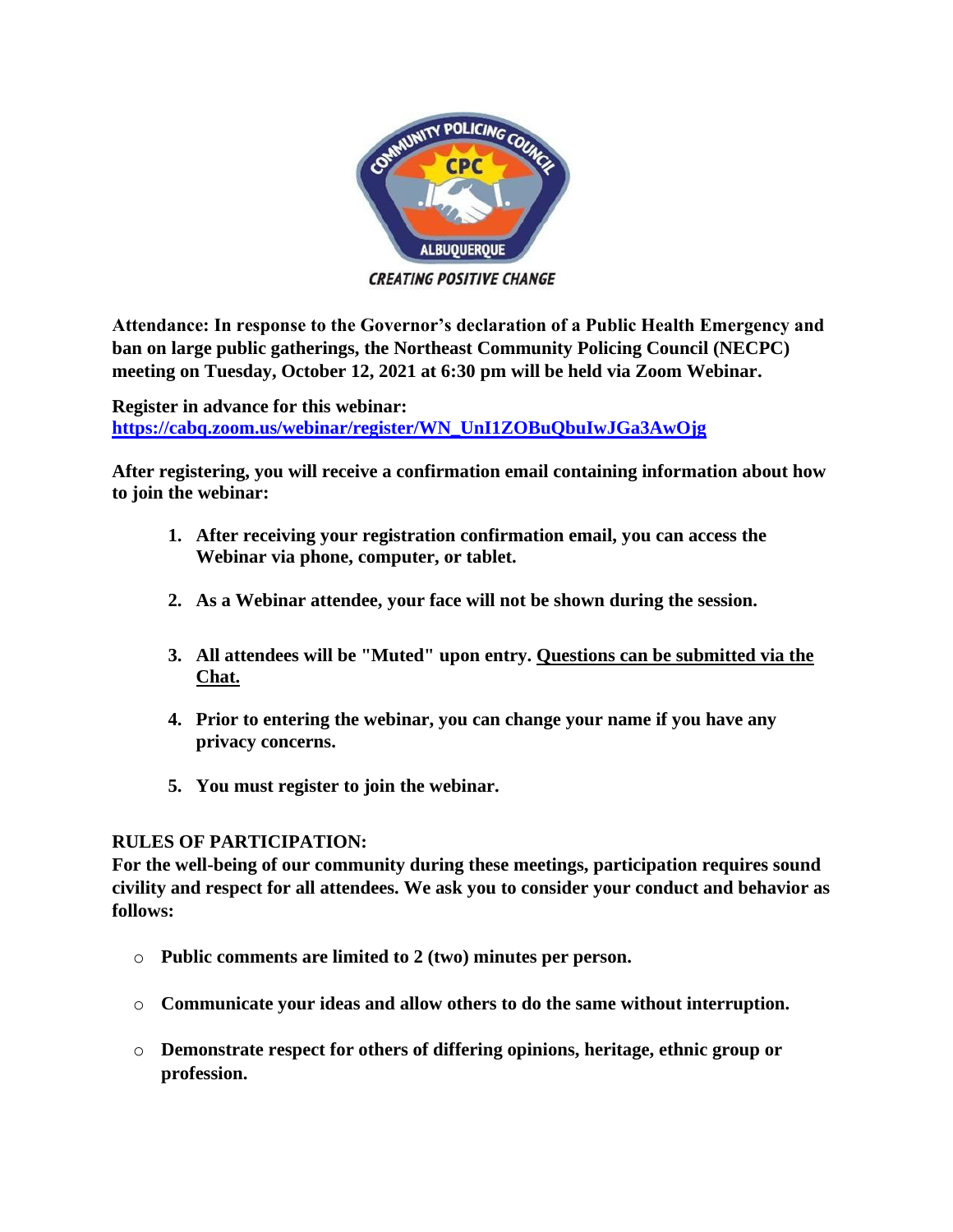- o **Refrain from use of slander, accusations, name-calling, threats, insults, vulgarities, obscenities and profanity.**
- o **Only constructive criticism is permissible of others' suggestions, ideas, or current policies.**
- o **Follow-up questions/comments will only be allowed after all audience members desiring to participate have done so.**

## **Northeast Area Command Community Policing Council Agenda**

**Call to Order – Vicki Williams – Chair Contact us at [northeastcpc@cabq.gov](mailto:northeastcpc@cabq.gov) CPC Overview – Who we are - What is our mission**

**Introduction of the Council Amend and Approve October Agenda Amend and Approve September Meeting Minutes**

**Community Events: Nicole Rogers with The Office of Diversity and Inclusion, and the African-American Communications Liaison is holding a series of Block Parties around Albuquerque.** 

**SE CPC Member Angel Garcia is working for LULAC (League of United Latin American Citizens) and they are having two events coming up, a Thanksgiving Drive, and Stuffed Bear Donations.** 

**We will host a panel discussion on Behavioral and Mental Health, how the City is addressing this health concern and what services are available to assist. Panelists will include Acting Commander Matt Dietzel with APD's Crisis Intervention Division and Mariela Ruiz-Angel, the Director of the Albuquerque Community Safety Department. If you have questions for them, please submit to [necpcvicki@gmail.com.](mailto:necpcvicki@gmail.com)**

**If you have questions for our guests, please submit to: [necpcvicki@gmail.com.](mailto:necpcvicki@gmail.com)**

**Old Business Community Poll Results from August and September** 

**New Business**

**October Community Poll:**

**On a scale from 1 to 10, how effective are the CPCs in building trust between APD and the community they serve?**